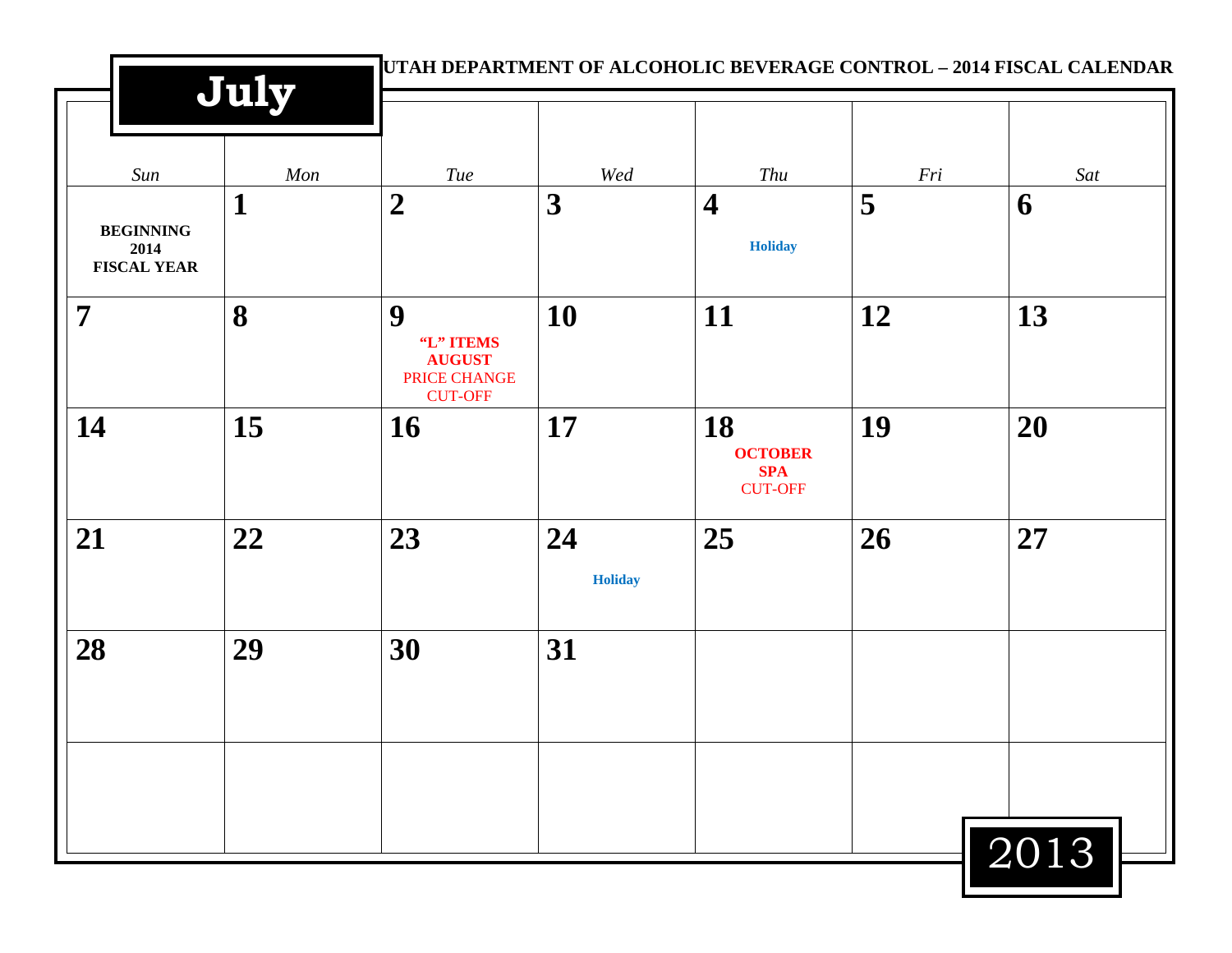|                         | <b>August</b> |                                                                             |                | UTAH DEPARTMENT OF ALCOHOLIC BEVERAGE CONTROL - 2014 FISCAL CALENDAR                            |                         |                                         |
|-------------------------|---------------|-----------------------------------------------------------------------------|----------------|-------------------------------------------------------------------------------------------------|-------------------------|-----------------------------------------|
| Sun                     | Mon           | Tue                                                                         | Wed            | Thu<br>1                                                                                        | Fri<br>$\boldsymbol{2}$ | Sat<br>3                                |
|                         |               |                                                                             |                |                                                                                                 |                         | July<br><b>Month End</b>                |
| $\overline{\mathbf{4}}$ | 5             | 6<br>"L" ITEMS<br><b>SEPTEMBER</b><br><b>PRICE CHANGE</b><br><b>CUT-OFF</b> | $\overline{7}$ | 8                                                                                               | 9                       | 10                                      |
| 11                      | 12            | 13                                                                          | 14             | 15<br>"GENERAL"<br><b>ITEMS</b><br><b>NOVEMBER</b><br>PRICE CHANGE<br>$&$ SPA<br><b>CUT-OFF</b> | <b>16</b>               | 17                                      |
| 18                      | 19            | 20                                                                          | 21             | 22                                                                                              | 23                      | 24                                      |
| 25                      | 26            | 27                                                                          | 28             | 29                                                                                              | 30                      | 31<br><b>August</b><br><b>Month End</b> |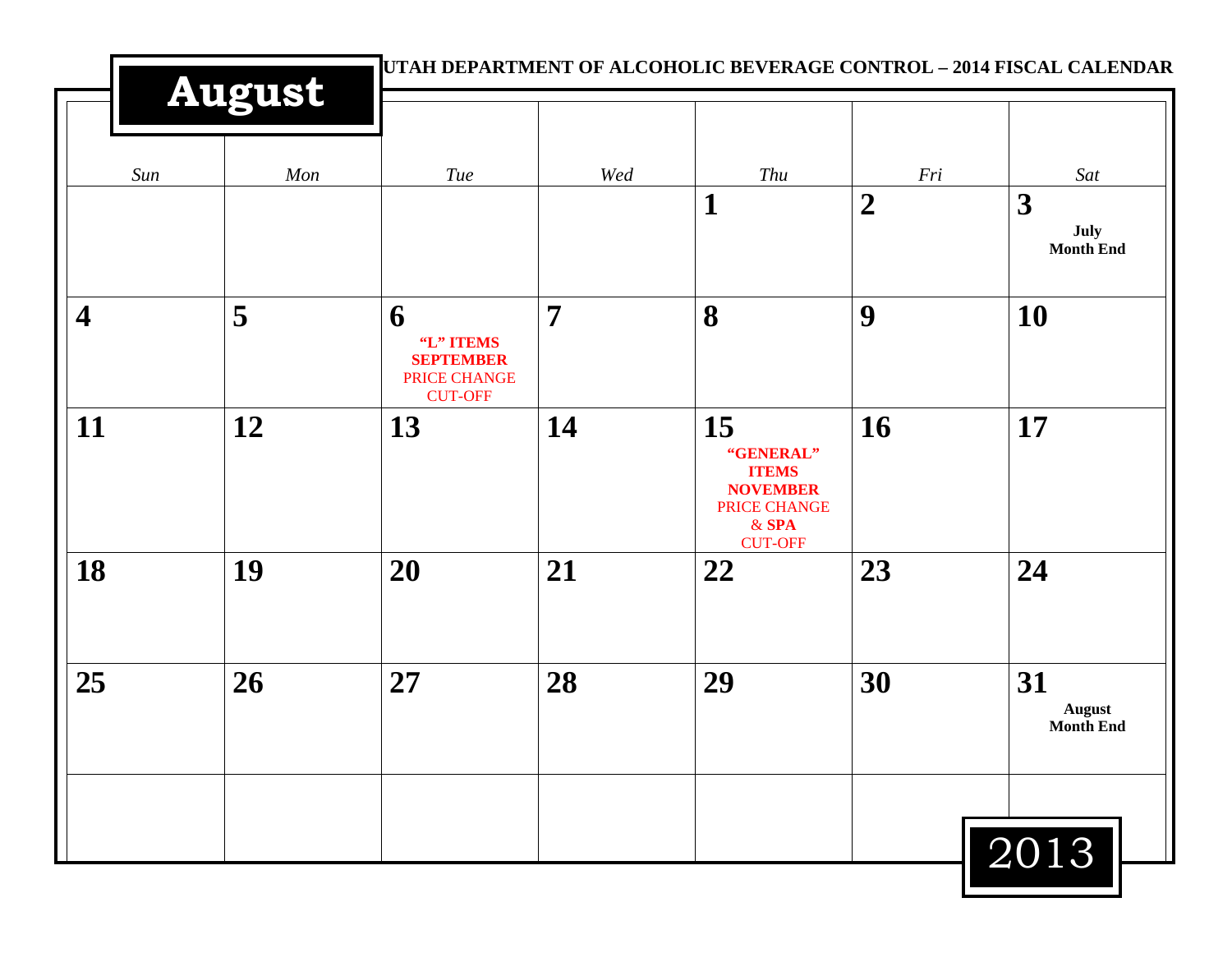|     | September                          |     |                                                                                          |                                                       |     |                                             |
|-----|------------------------------------|-----|------------------------------------------------------------------------------------------|-------------------------------------------------------|-----|---------------------------------------------|
| Sun | Mon                                | Tue | Wed                                                                                      | Thu                                                   | Fri | Sat                                         |
| 1   | $\boldsymbol{2}$<br><b>Holiday</b> | 3   | $\overline{\mathbf{4}}$<br>"L" ITEMS<br><b>OCTOBER</b><br>PRICE CHANGE<br><b>CUT-OFF</b> | 5                                                     | 6   | 7                                           |
| 8   | 9                                  | 10  | 11                                                                                       | 12<br><b>DECEMBER</b><br><b>SPA</b><br><b>CUT-OFF</b> | 13  | 14                                          |
| 15  | 16                                 | 17  | 18                                                                                       | 19                                                    | 20  | 21                                          |
| 22  | 23                                 | 24  | 25                                                                                       | 26                                                    | 27  | 28<br>${\bf September}$<br><b>Month End</b> |
| 29  | 30                                 |     |                                                                                          |                                                       |     |                                             |
|     |                                    |     |                                                                                          |                                                       |     |                                             |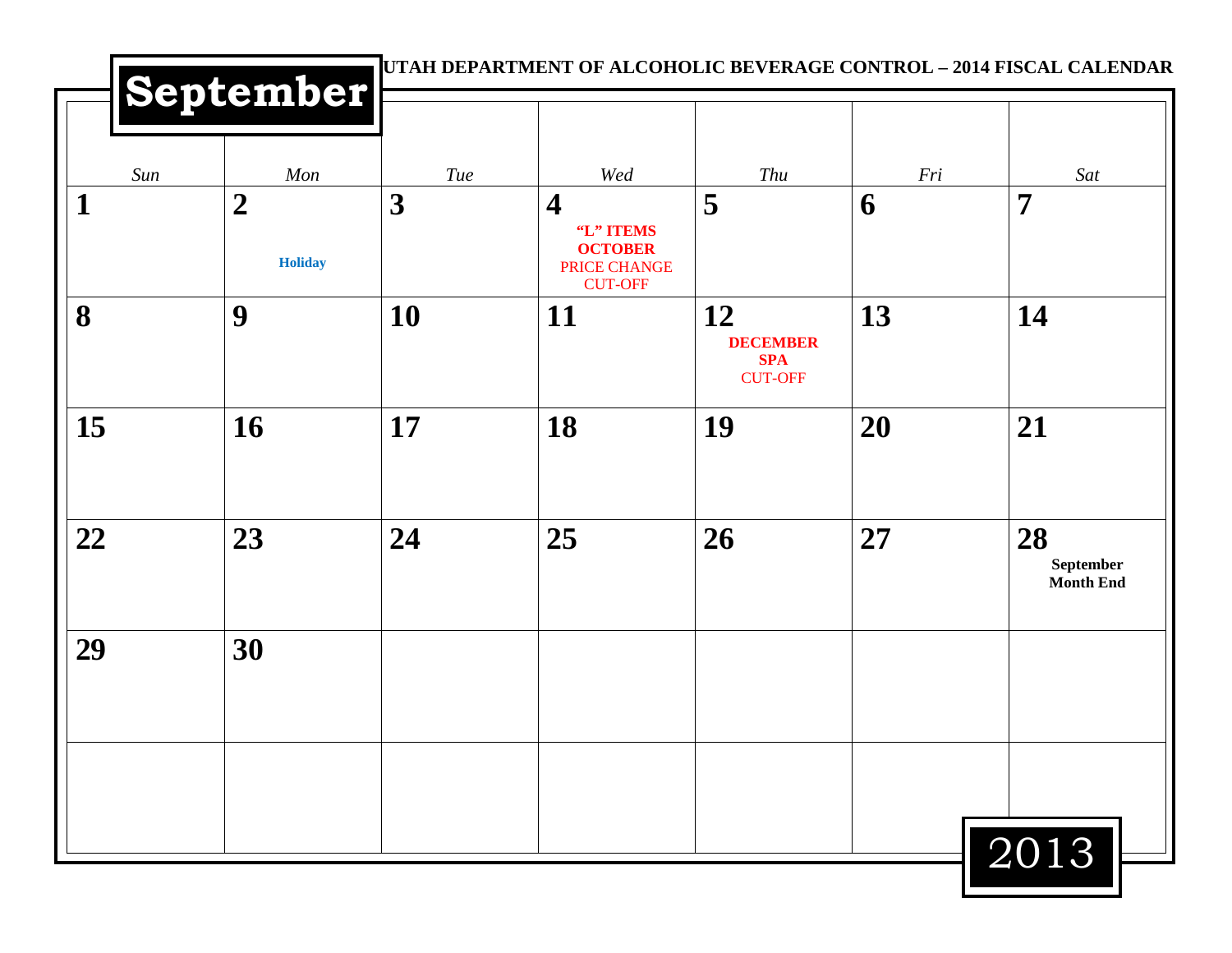|     | October              |                                                                     |                  |                                                      |                         | UTAH DEPARTMENT OF ALCOHOLIC BEVERAGE CONTROL - 2014 FISCAL CALENDAR |
|-----|----------------------|---------------------------------------------------------------------|------------------|------------------------------------------------------|-------------------------|----------------------------------------------------------------------|
| Sun | Mon                  | Tue                                                                 | Wed              | Thu                                                  | Fri                     | Sat                                                                  |
|     |                      | $\mathbf 1$                                                         | $\boldsymbol{2}$ | 3                                                    | $\overline{\mathbf{4}}$ | 5                                                                    |
| 6   | $\overline{7}$       | 8<br>"L" ITEMS<br><b>NOVEMBER</b><br>PRICE CHANGE<br><b>CUT-OFF</b> | 9                | <b>10</b>                                            | 11                      | 12                                                                   |
| 13  | 14<br><b>Holiday</b> | 15                                                                  | 16               | 17<br><b>JANUARY</b><br><b>SPA</b><br><b>CUT-OFF</b> | 18                      | 19                                                                   |
| 20  | 21                   | 22                                                                  | 23               | 24                                                   | 25                      | 26                                                                   |
| 27  | 28                   | 29                                                                  | 30               | 31                                                   |                         |                                                                      |
|     |                      |                                                                     |                  |                                                      |                         | 2013                                                                 |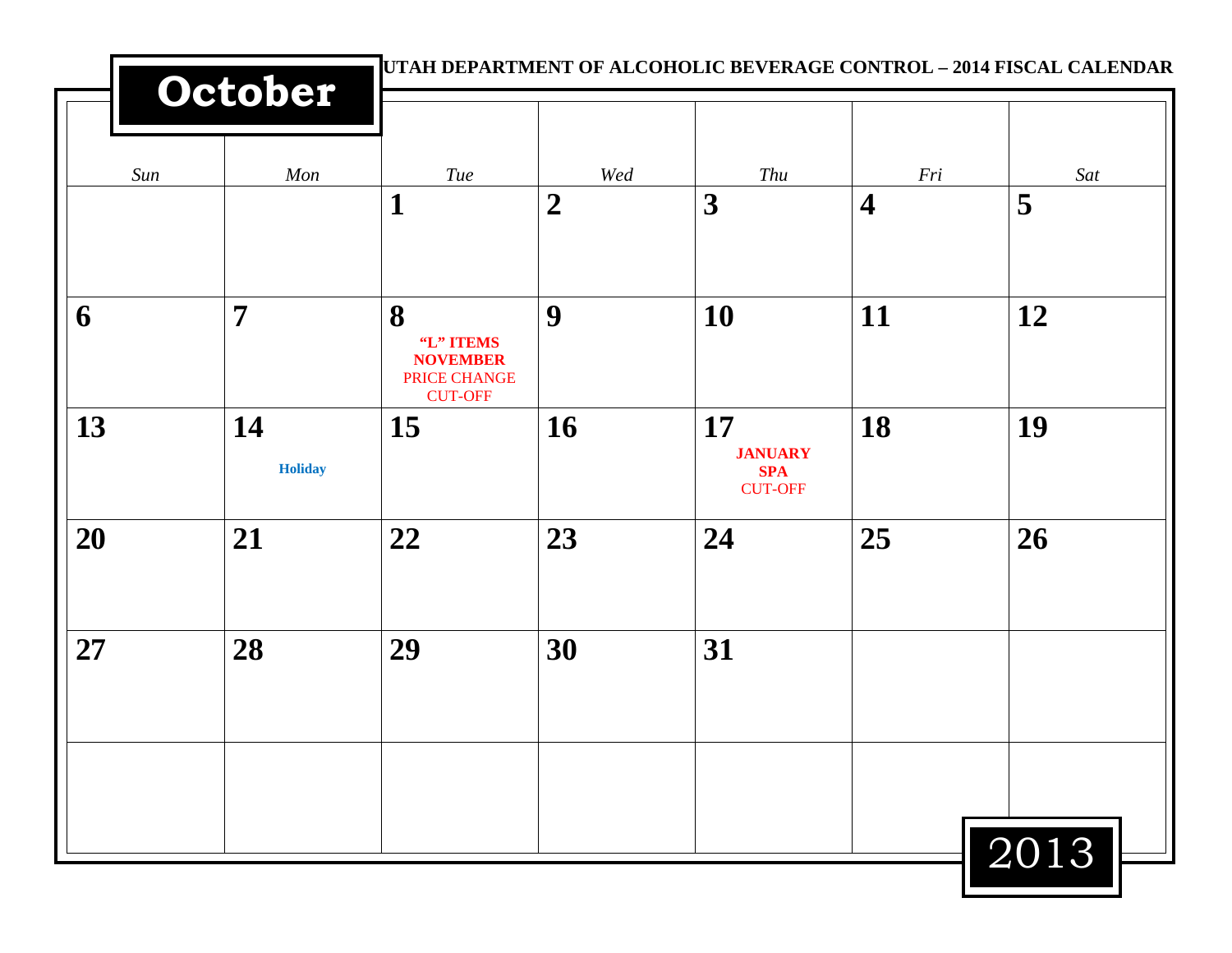|                         | November                |                                                                     |     | UTAH DEPARTMENT OF ALCOHOLIC BEVERAGE CONTROL - 2014 FISCAL CALENDAR                                   |          |                                                        |
|-------------------------|-------------------------|---------------------------------------------------------------------|-----|--------------------------------------------------------------------------------------------------------|----------|--------------------------------------------------------|
| Sun                     | Mon                     | Tue                                                                 | Wed | Thu                                                                                                    | Fri<br>1 | Sat<br>$\boldsymbol{2}$<br>October<br><b>Month End</b> |
| $\overline{\mathbf{3}}$ | $\overline{\mathbf{4}}$ | 5<br>"L" ITEMS<br><b>DECEMBER</b><br>PRICE CHANGE<br><b>CUT-OFF</b> | 6   | $\overline{7}$                                                                                         | 8        | 9                                                      |
| 10                      | 11<br>Holiday           | <b>12</b>                                                           | 13  | 14<br>"GENERAL"<br><b>ITEMS</b><br><b>FEBRUARY</b><br><b>PRICE CHANGE</b><br>$&$ SPA<br><b>CUT-OFF</b> | 15       | 16                                                     |
| 17                      | 18                      | 19                                                                  | 20  | 21                                                                                                     | 22       | 23                                                     |
| 24                      | 25                      | 26                                                                  | 27  | 28<br><b>Holiday</b>                                                                                   | 29       | 30<br><b>November</b><br><b>Month End</b>              |
|                         |                         |                                                                     |     |                                                                                                        |          | 2013                                                   |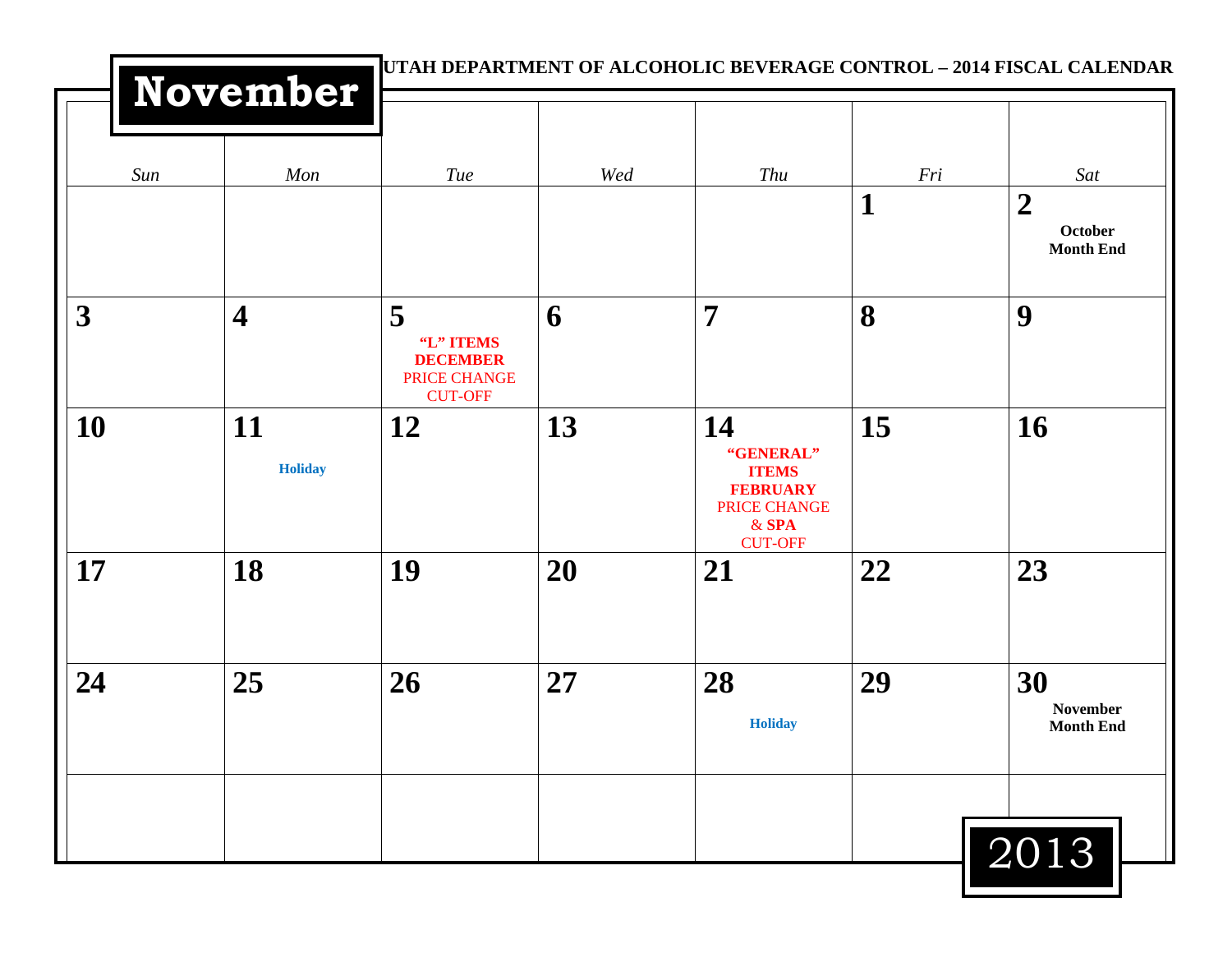|              | December         |                                                                    |                         |                                                    |     | UTAH DEPARTMENT OF ALCOHOLIC BEVERAGE CONTROL - 2014 FISCAL CALENDAR |
|--------------|------------------|--------------------------------------------------------------------|-------------------------|----------------------------------------------------|-----|----------------------------------------------------------------------|
| Sun          | Mon              | Tue                                                                | Wed                     | Thu                                                | Fri | Sat                                                                  |
| $\mathbf{1}$ | $\boldsymbol{2}$ | 3<br>"L" ITEMS<br><b>JANUARY</b><br>PRICE CHANGE<br><b>CUT-OFF</b> | $\overline{\mathbf{4}}$ | 5                                                  | 6   | $\overline{7}$                                                       |
| 8            | 9                | 10                                                                 | 11                      | 12<br><b>MARCH</b><br><b>SPA</b><br><b>CUT-OFF</b> | 13  | 14                                                                   |
| 15           | 16               | 17                                                                 | 18                      | 19                                                 | 20  | 21                                                                   |
| 22           | 23               | 24                                                                 | 25<br><b>Holiday</b>    | 26                                                 | 27  | 28<br><b>December</b><br><b>Month End</b>                            |
| 29           | 30               | 31                                                                 |                         |                                                    |     |                                                                      |
|              |                  |                                                                    |                         |                                                    |     | 2013                                                                 |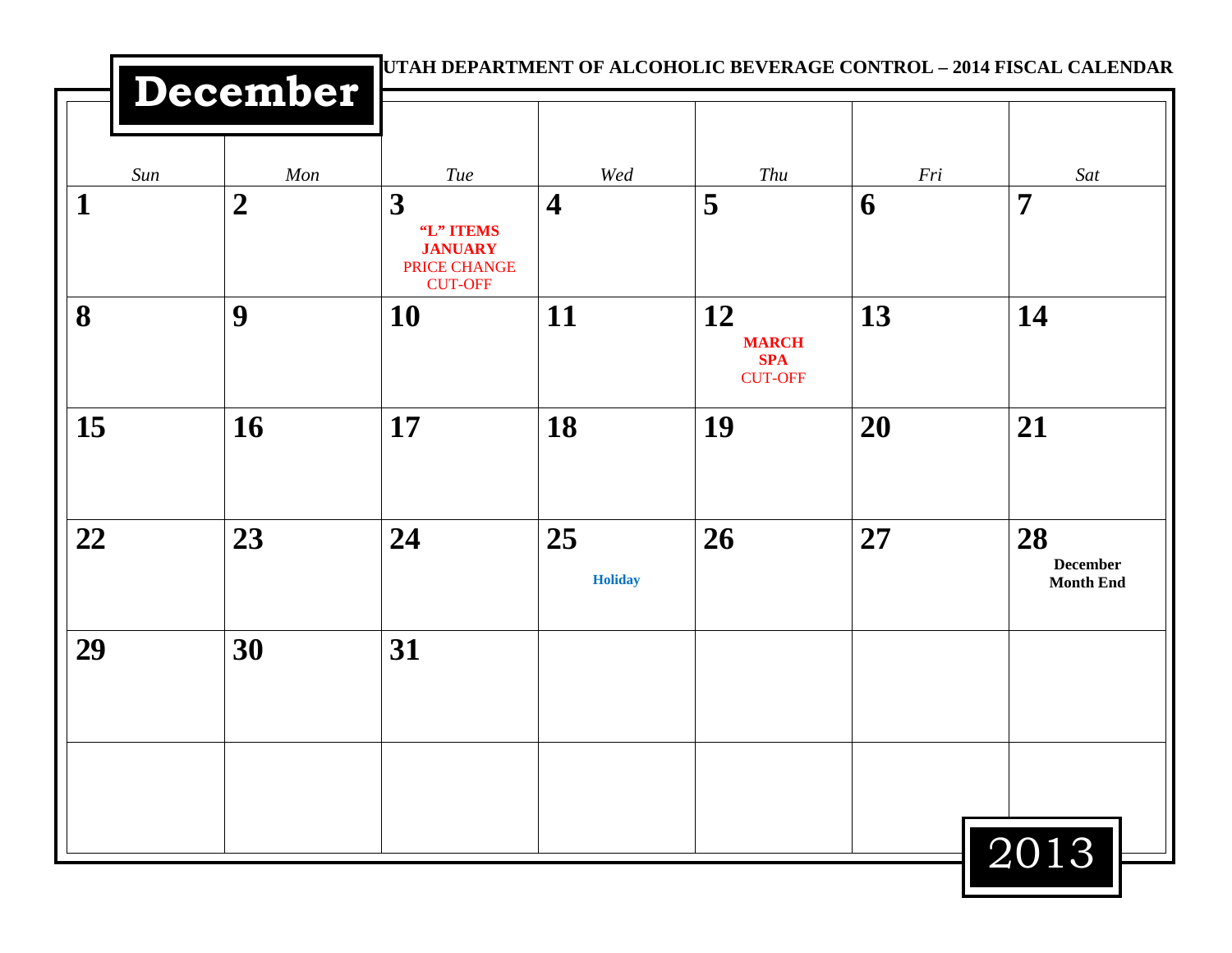|     |                      |                                                                                  |                     |                                                    |           | UTAH DEPARTMENT OF ALCOHOLIC BEVERAGE CONTROL - 2014 FISCAL CALENDAR |
|-----|----------------------|----------------------------------------------------------------------------------|---------------------|----------------------------------------------------|-----------|----------------------------------------------------------------------|
|     | January              |                                                                                  |                     |                                                    |           |                                                                      |
| Sun | Mon                  | Tue                                                                              | Wed                 | Thu                                                | Fri       | Sat                                                                  |
|     |                      |                                                                                  | 1<br><b>Holiday</b> | $\boldsymbol{2}$                                   | 3         | $\overline{\mathbf{4}}$                                              |
| 5   | 6                    | $\overline{7}$<br>"L" ITEMS<br><b>FEBRUARY</b><br>PRICE CHANGE<br><b>CUT-OFF</b> | 8                   | 9                                                  | <b>10</b> | 11                                                                   |
| 12  | 13                   | 14                                                                               | 15                  | 16<br><b>APRIL</b><br><b>SPA</b><br><b>CUT-OFF</b> | 17        | 18                                                                   |
| 19  | 20<br><b>Holiday</b> | 21                                                                               | 22                  | 23                                                 | 24        | 25                                                                   |
| 26  | 27                   | 28                                                                               | 29                  | 30                                                 | 31        |                                                                      |
|     |                      |                                                                                  |                     |                                                    |           | 2014                                                                 |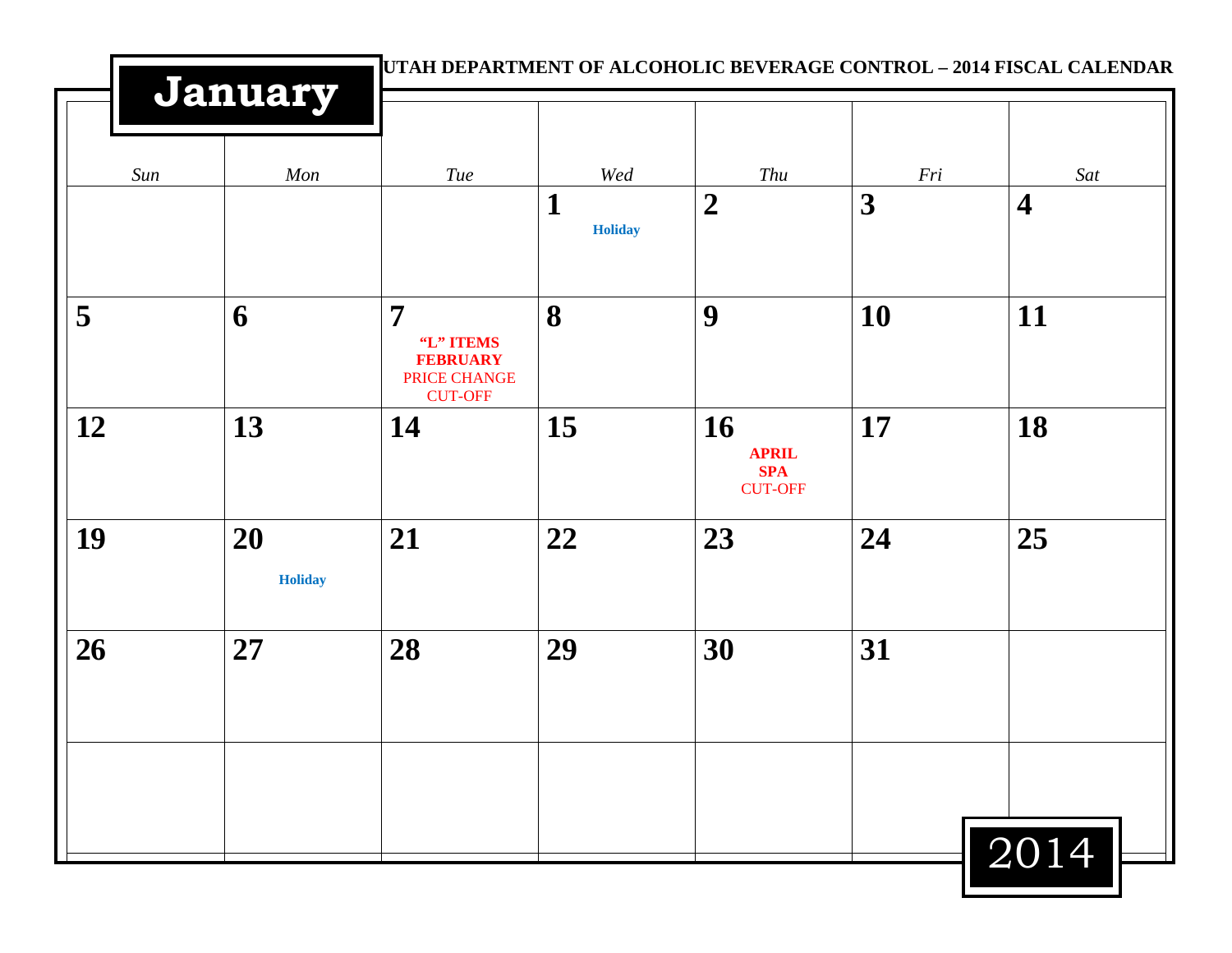|                | February             |                                                                                        |     | UTAH DEPARTMENT OF ALCOHOLIC BEVERAGE CONTROL - 2014 FISCAL CALENDAR                       |                |                                                |
|----------------|----------------------|----------------------------------------------------------------------------------------|-----|--------------------------------------------------------------------------------------------|----------------|------------------------------------------------|
| Sun            | Mon                  | <b>Tue</b>                                                                             | Wed | Thu                                                                                        | Fri            | Sat<br>1<br><b>January</b><br><b>Month End</b> |
| $\overline{2}$ | 3                    | $\overline{\mathbf{4}}$<br>"L" ITEMS<br><b>MARCH</b><br>PRICE CHANGE<br><b>CUT-OFF</b> | 5   | 6                                                                                          | $\overline{7}$ | 8                                              |
| 9              | 10                   | <b>11</b>                                                                              | 12  | 13<br>"GENERAL"<br><b>ITEMS</b><br><b>MAY</b><br>PRICE CHANGE<br>$&$ SPA<br><b>CUT-OFF</b> | 14             | 15                                             |
| 16             | 17<br><b>Holiday</b> | 18                                                                                     | 19  | <b>20</b>                                                                                  | 21             | 22                                             |
| 23             | 24                   | 25                                                                                     | 26  | 27                                                                                         | 28             |                                                |
|                |                      |                                                                                        |     |                                                                                            |                | 2014                                           |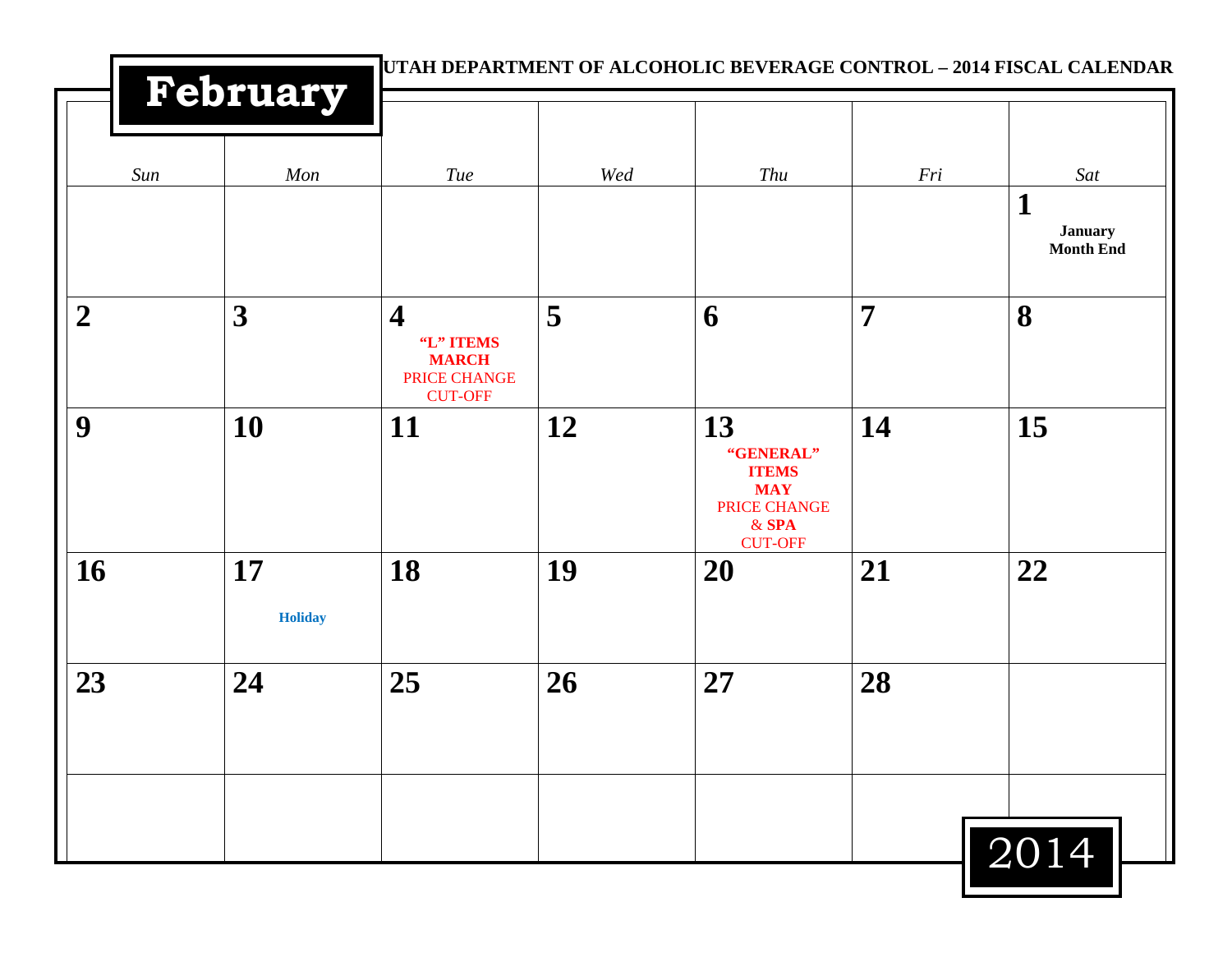|                  | <b>March</b> |                                                                                        |     |                                                   |                | UTAH DEPARTMENT OF ALCOHOLIC BEVERAGE CONTROL - 2014 FISCAL CALENDAR |  |
|------------------|--------------|----------------------------------------------------------------------------------------|-----|---------------------------------------------------|----------------|----------------------------------------------------------------------|--|
| Sun              | Mon          | Tue                                                                                    | Wed | Thu                                               | Fri            | Sat                                                                  |  |
|                  |              |                                                                                        |     |                                                   |                | $\mathbf{1}$<br>February<br><b>Month End</b>                         |  |
| $\boldsymbol{2}$ | 3            | $\overline{\mathbf{4}}$<br>"L" ITEMS<br><b>APRIL</b><br>PRICE CHANGE<br><b>CUT-OFF</b> | 5   | 6                                                 | $\overline{7}$ | 8                                                                    |  |
| 9                | 10           | <b>11</b>                                                                              | 12  | 13<br><b>JUNE</b><br><b>SPA</b><br><b>CUT-OFF</b> | 14             | 15                                                                   |  |
| 16               | 17           | 18                                                                                     | 19  | 20                                                | 21             | 22                                                                   |  |
| 23               | 24           | 25                                                                                     | 26  | 27                                                | 28             | 29<br>March<br><b>Month End</b>                                      |  |
| 30               | 31           |                                                                                        |     |                                                   |                |                                                                      |  |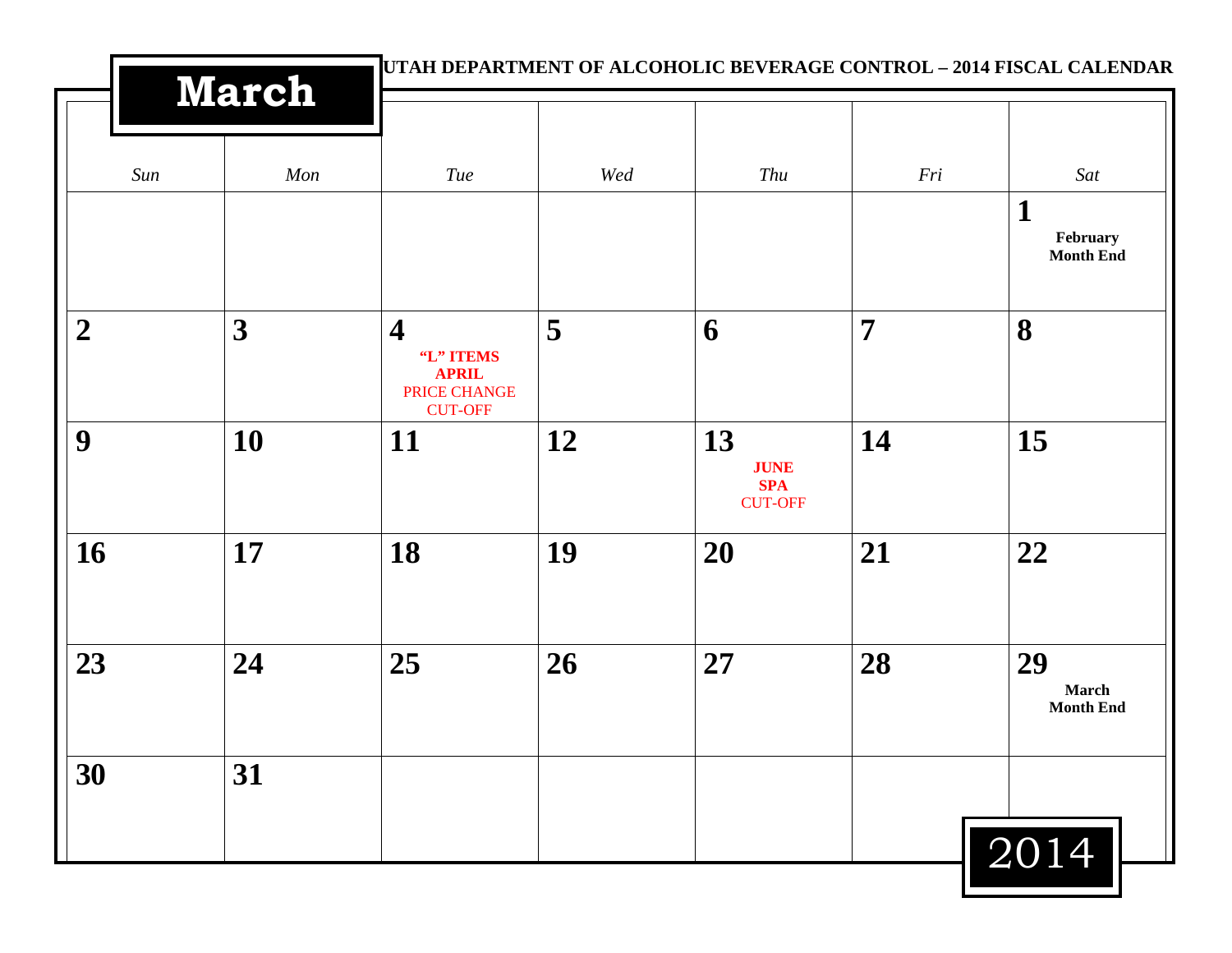|     | April          | UTAH DEPARTMENT OF ALCOHOLIC BEVERAGE CONTROL - 2014 FISCAL CALENDAR |                |                                                   |                         |      |  |
|-----|----------------|----------------------------------------------------------------------|----------------|---------------------------------------------------|-------------------------|------|--|
| Sun | Mon            | Tue                                                                  | Wed            | Thu                                               | Fri                     | Sat  |  |
|     |                | $\mathbf{1}$                                                         | $\overline{2}$ | 3                                                 | $\overline{\mathbf{4}}$ | 5    |  |
| 6   | $\overline{7}$ | 8<br>"L" ITEMS<br><b>MAY</b><br>PRICE CHANGE<br><b>CUT-OFF</b>       | 9              | <b>10</b>                                         | 11                      | 12   |  |
| 13  | 14             | 15                                                                   | 16             | 17<br><b>JULY</b><br><b>SPA</b><br><b>CUT-OFF</b> | 18                      | 19   |  |
| 20  | 21             | 22                                                                   | 23             | 24                                                | 25                      | 26   |  |
| 27  | 28             | 29                                                                   | 30             |                                                   |                         |      |  |
|     |                |                                                                      |                |                                                   |                         | 2014 |  |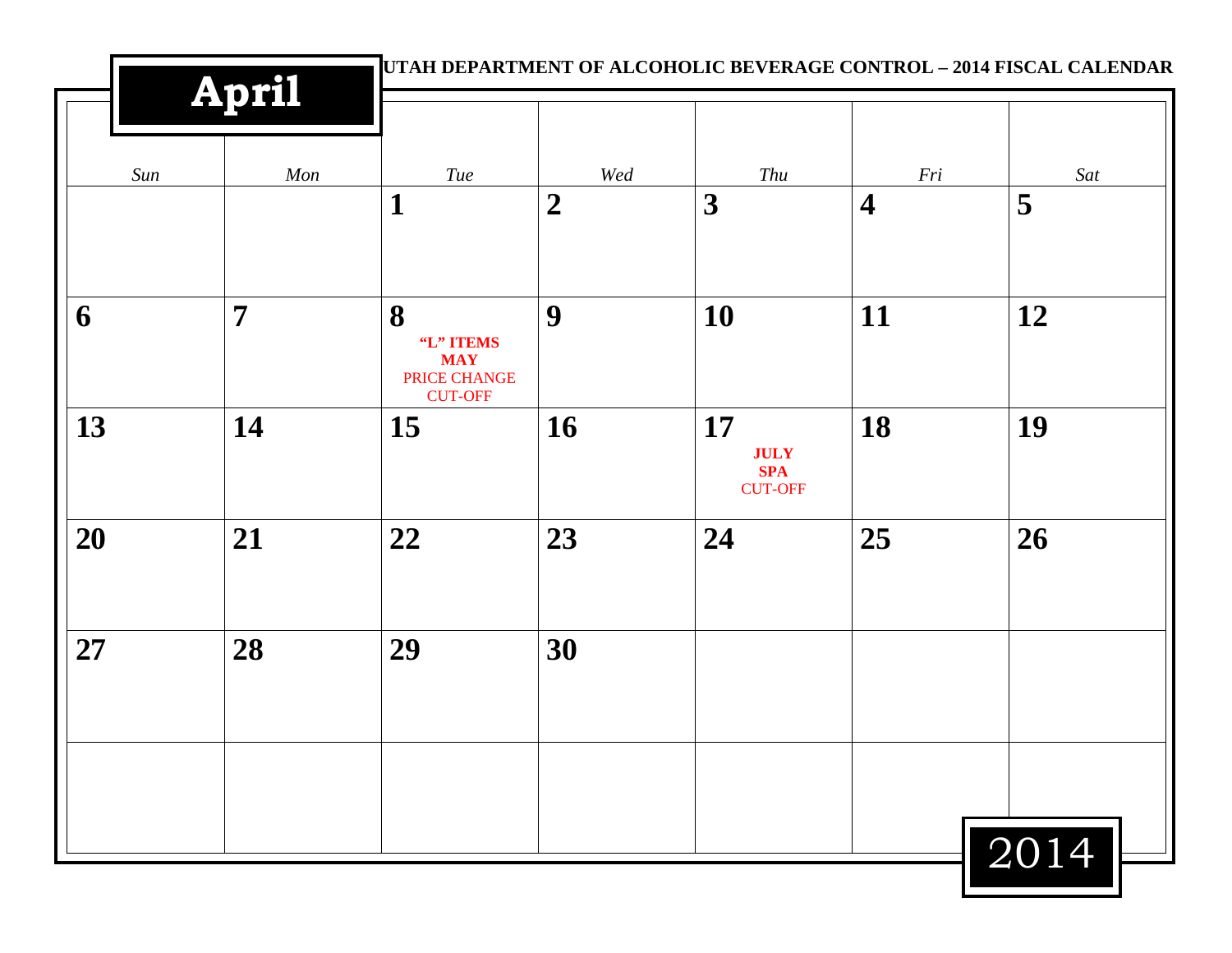|                         | <b>May</b>           | UTAH DEPARTMENT OF ALCOHOLIC BEVERAGE CONTROL - 2014 FISCAL CALENDAR   |                |                                                                                               |                         |                                      |  |
|-------------------------|----------------------|------------------------------------------------------------------------|----------------|-----------------------------------------------------------------------------------------------|-------------------------|--------------------------------------|--|
| Sun                     | Mon                  | <b>Tue</b>                                                             | Wed            | Thu<br>1                                                                                      | Fri<br>$\boldsymbol{2}$ | Sat<br>$\boldsymbol{3}$              |  |
|                         |                      |                                                                        |                |                                                                                               |                         | <b>April</b><br>Month End            |  |
| $\overline{\mathbf{4}}$ | 5                    | 6<br>"L" ITEMS<br><b>JUNE</b><br><b>PRICE CHANGE</b><br><b>CUT-OFF</b> | $\overline{7}$ | 8                                                                                             | 9                       | 10                                   |  |
| 11                      | 12                   | 13                                                                     | 14             | 15<br>"GENERAL"<br><b>ITEMS</b><br><b>AUGUST</b><br>PRICE CHANGE<br>$&$ SPA<br><b>CUT-OFF</b> | 16                      | 17                                   |  |
| 18                      | 19                   | 20                                                                     | 21             | 22                                                                                            | 23                      | 24                                   |  |
| 25                      | 26<br><b>Holiday</b> | 27                                                                     | 28             | 29                                                                                            | 30                      | 31<br><b>May</b><br><b>Month End</b> |  |